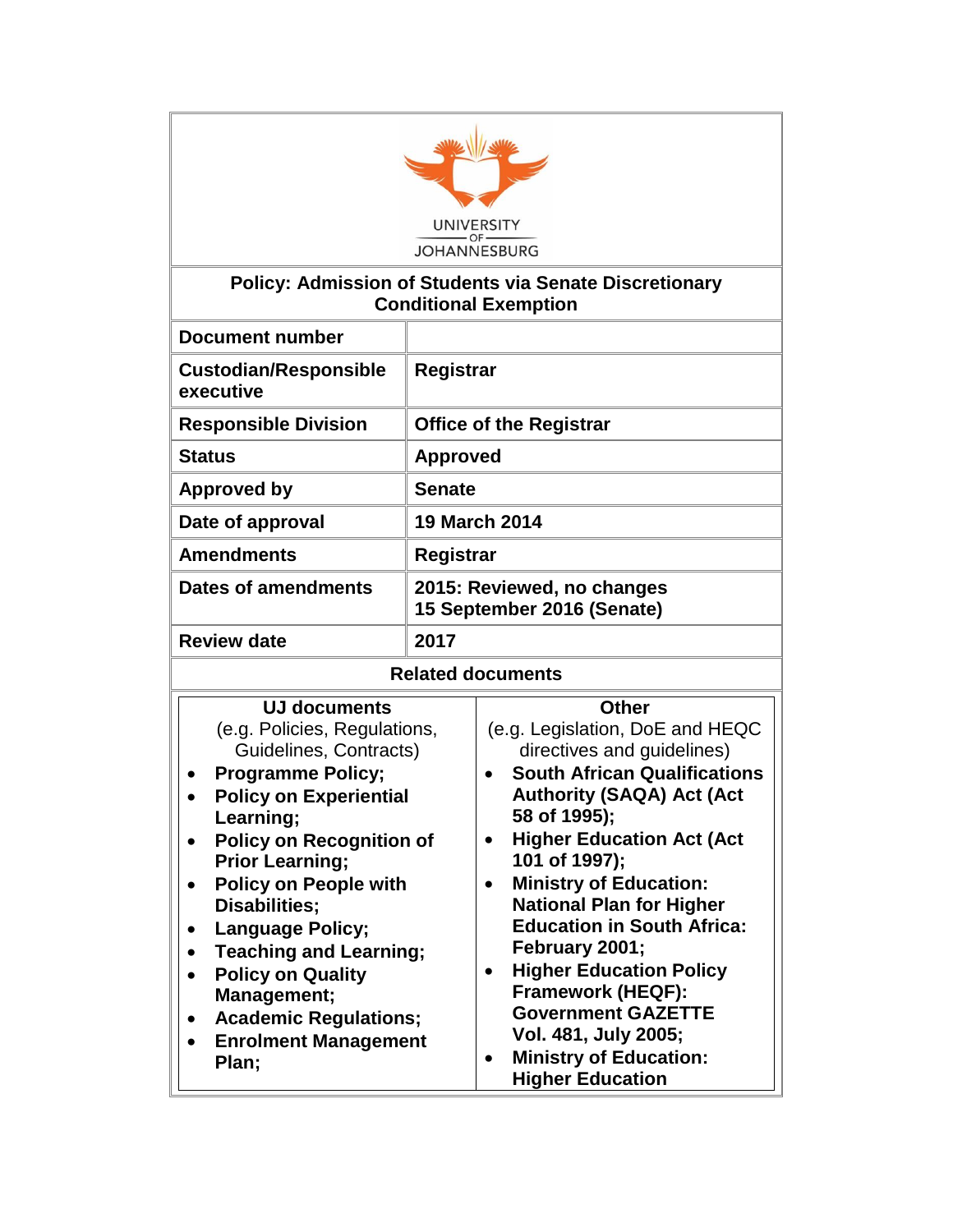| <b>UJ Programme Review</b><br>$\bullet$<br>manual;<br><b>UJ Code of Academic</b><br>Ethics.                | <b>Qualification Framework:</b><br><b>August 2005;</b><br><b>Minimum Admission</b><br><b>Requirements:</b><br><b>Government Gazette, No</b><br>27961 August 2005;<br><b>Ministry of Education:</b><br>$\bullet$<br><b>Higher Education Quality</b><br>Framework: August 2006;<br><b>CHE: Higher Education</b><br>$\bullet$<br><b>Quality Committee (HEQC)</b><br><b>Criteria for Programme</b><br><b>Accreditation: November</b><br>2004;<br><b>Immigration Act (Act 13 of</b><br>2002)<br><b>Requirements and</b><br><b>Conditions for</b><br><b>Matriculation</b><br><b>Endorsement and Issuing</b><br>of Certificates of<br><b>Exemption for Admission</b><br>to Bachelor's Degree<br><b>Studies, Government</b><br><b>Gazette No. 31674, 5</b><br>December 2008.<br>Act No. 4 of 2013 -<br>$\bullet$<br><b>Protection of Personal</b><br><b>Information Act, 2013(No</b><br>37067 Government<br>Gazette, 26 November<br>2013) |
|------------------------------------------------------------------------------------------------------------|-----------------------------------------------------------------------------------------------------------------------------------------------------------------------------------------------------------------------------------------------------------------------------------------------------------------------------------------------------------------------------------------------------------------------------------------------------------------------------------------------------------------------------------------------------------------------------------------------------------------------------------------------------------------------------------------------------------------------------------------------------------------------------------------------------------------------------------------------------------------------------------------------------------------------------------|
| <b>Stakeholders affected by this</b><br>document (units and divisions<br>that should be familiar with it): | <b>Executive Deans;</b><br>$\bullet$<br><b>Heads: Academic</b><br>Departments;<br><b>Academics (Part-time and</b><br>Full-time);<br><b>Heads: Faculty</b><br><b>Administration;</b><br><b>Academic Development and</b><br><b>Support</b><br>Students;                                                                                                                                                                                                                                                                                                                                                                                                                                                                                                                                                                                                                                                                             |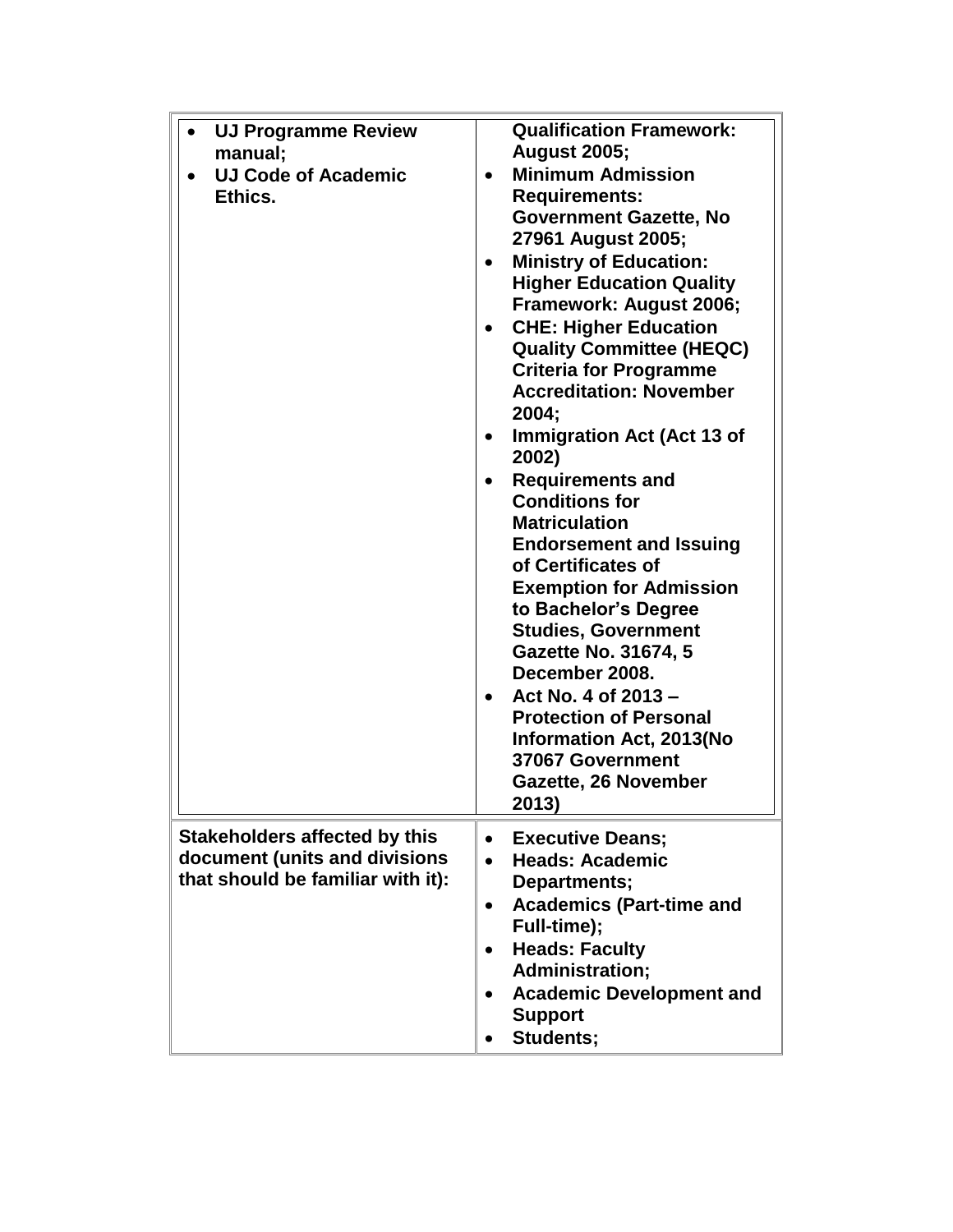|                                      | <b>Centre for Psychological</b><br><b>Services and Career</b><br>Development (PsyCaD);<br>Advancement;<br><b>Central Academic</b><br><b>Administration;</b><br><b>Corporate Governance;</b><br><b>Faculties:</b><br>Internationalisation;<br><b>Student Enrolment Centre:</b><br><b>Student Representative</b><br><b>Council</b> |
|--------------------------------------|----------------------------------------------------------------------------------------------------------------------------------------------------------------------------------------------------------------------------------------------------------------------------------------------------------------------------------|
| Website address of this<br>document: | http://www.uj.ac.za                                                                                                                                                                                                                                                                                                              |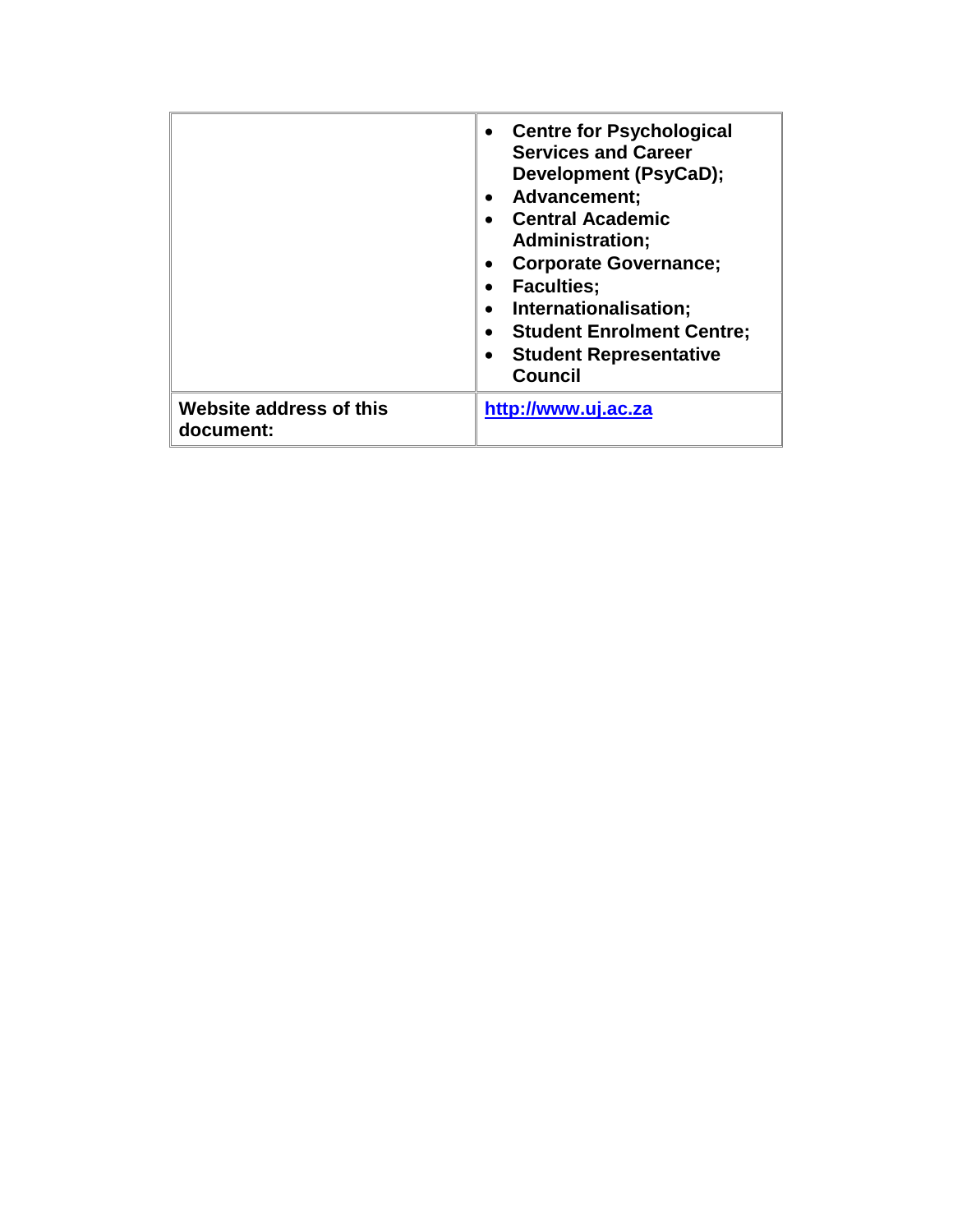# **Contents**

| 1 <sub>1</sub> | <b>PREAMBLE</b>                | 5              |
|----------------|--------------------------------|----------------|
| 2.             | <b>PURPOSE</b>                 | 5              |
| 3.             | <b>SCOPE</b>                   | 5              |
| 4.             | DEFINITIONS AND ABBREVIATIONS  | 5              |
| 5 <sub>1</sub> | PROCEDURE FOR DEGREE STUDENTS  | $\overline{7}$ |
| 6.             | PROCEDURE FOR DIPLOMA STUDENTS | 8              |
| 7 <sub>1</sub> | <b>GENERAL</b>                 | 9              |
| 8.             | PUBLICATION OF INFORMATION     | 9              |
| 9.             | <b>POLICY REVIEW</b>           | 9              |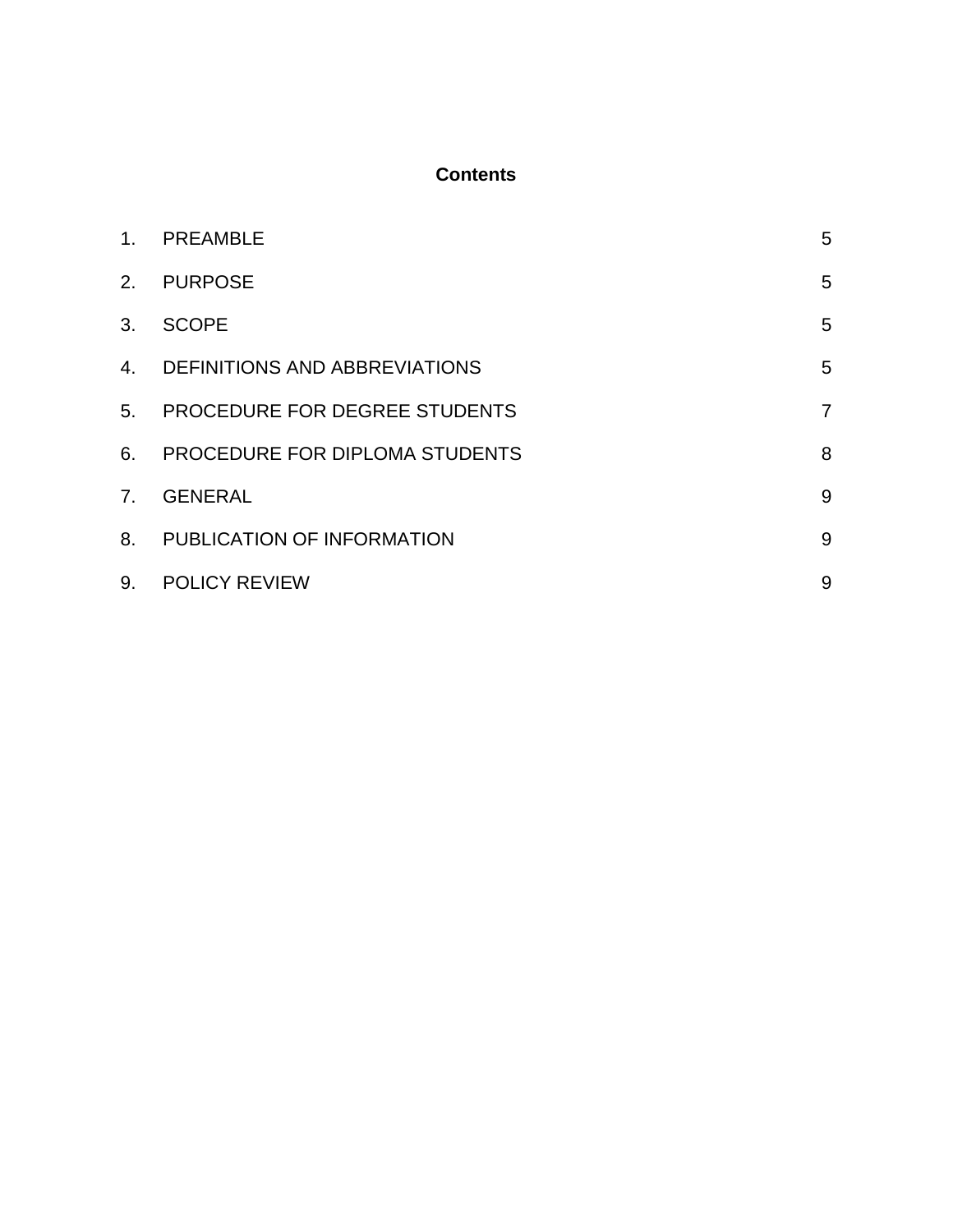### **1. PREAMBLE**

To a student who does not have matriculation exemption, Higher Education South Africa (HESA) may, in accordance with Regulation 31, as published in the Government Gazette no 31674, 5 December 2008 and subject to certain conditions, issue a certificate of conditional exemption.

This person must, in the opinion of the Senate of the University, and in accordance with a Senate approved selection procedure, demonstrate his/her suitability for admission to degree or diploma studies. This certificate will only be valid for admission to that specific university. Where the senate of a second university requests this, in respect of a candidate transferring to that university, a certificate issued shall be amended to be valid for admission to the second university.

Where the senate of a university certifies that the holder of a certificate of conditional exemption issued in terms of the abovementioned Government Gazette has completed one full credit of instructional offering, Universities South Africa (USAf) shall issue a certificate of complete exemption to him or her, dated from the first day of the month of the period of academic residence in which the first degree credit was obtained.

# **2. PURPOSE**

The purpose of the policy is to structure the process for Senate Discretionary Conditional Exemptions.

# **3. SCOPE**

- 3.1 This Policy covers the admission of students to the University via Senate Discretionary Conditional Exemption and related matters with regard to principles, procedures (processes) and practices.
- 3.2 The Policy has institution wide application.

## **4. DEFINITIONS AND ABBREVIATIONS**

4.1 Abbreviations

| <b>APS</b>  | <b>Admission Point Score</b>                             |
|-------------|----------------------------------------------------------|
| <b>DHET</b> | Department of Higher Education and Training              |
| <b>HEIS</b> | <b>Higher Education Institutions</b>                     |
|             |                                                          |
| PsyCaD      | Centre for Psychological Services and Career Development |
| <b>RPL</b>  | <b>Recognition of Prior Learning</b>                     |
| <b>SDA</b>  | <b>Senate Discretionary Admission</b>                    |
| <b>USAf</b> | Universities South Africa Forum                          |

4.2 For the purpose of this Policy, unless otherwise stated or the context otherwise indicates, the following definitions apply: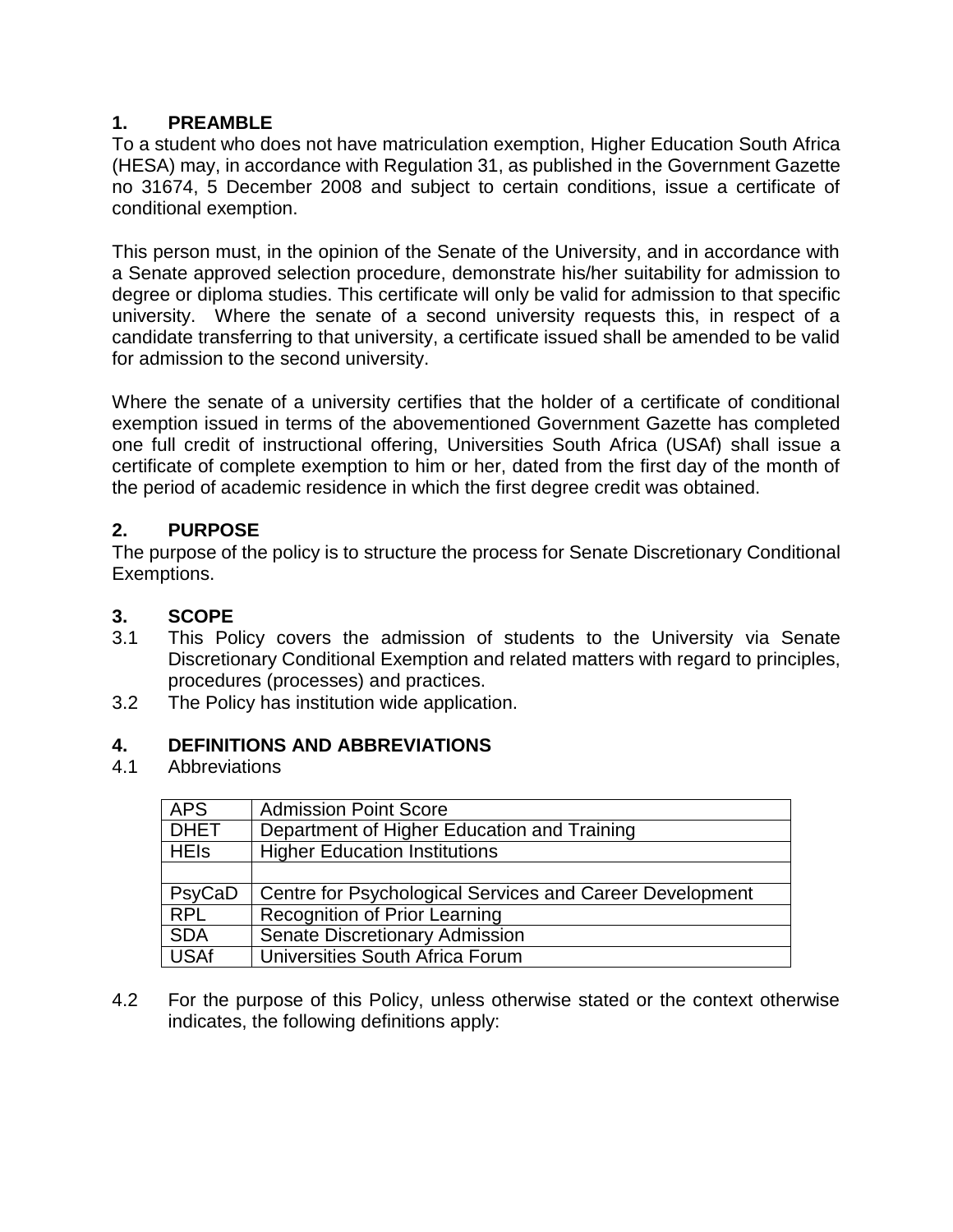| <b>Admission Test</b>      | The use of psychometric or competency based             |
|----------------------------|---------------------------------------------------------|
|                            | instruments to predict the ability to complete a        |
|                            | chosen/selected programme successfully within           |
|                            |                                                         |
|                            | higher education studies and used for admission         |
|                            | purposes.                                               |
| Applicant                  | A person who applies to register for a whole            |
|                            | programme offered by the University for a particular    |
|                            | academic year if he or she was not registered for       |
|                            | that particular programme at the University at the      |
|                            | end of the academic year immediately preceding          |
|                            | that particular academic year.                          |
| Certificate of             | A certificate issued, admitting a candidate to          |
| complete exemption         | bachelor's degree study at a South African              |
|                            | university without any conditions or limitations;       |
| Certificate of             | A certificate issued, admitting a candidate to          |
| conditional exemption      | bachelor's degree study at a South African              |
|                            | university, subject so specified conditions and for a   |
|                            | specified period.                                       |
| Endorsement                | The effecting of an endorsement by the Council that     |
|                            | a senior certificate candidate has satisfied the        |
|                            | requirements for matriculation endorsement in           |
|                            | terms of the provisions of section $7(1)(d)$ of the Act |
|                            |                                                         |
|                            | (Higher Education Act 101 of 1997).                     |
| <b>Extended Curriculum</b> | An extended first undergraduate degree, diploma or      |
| Programme                  | certification<br>programme<br>incorporates<br>that      |
|                            | substantial foundational provision that is additional   |
|                            | to the coursework prescribed for the regular            |
|                            | programme. The foundational provision must be at        |
|                            | a higher education level.                               |
| <b>Matriculation</b>       | Exemption from the matriculation examination            |
| Exemption                  | conducted by the Matriculation Board prior to 4         |
|                            | September 1992                                          |
| One full credit of         | A set of instructional offerings which must be passed   |
| instructional offering     | by a matriculated candidate for a complete first year   |
|                            | as prescribed for the degree for which he or she is     |
|                            | registered.                                             |
| Policy                     | The Policy on Admission of Students via Senate          |
|                            | <b>Discretionary Conditional Exemption.</b>             |
| Senate                     | The senate of a public higher education institution is  |
|                            | accountable to the council for the academic and         |
|                            | research functions of the public higher education       |
|                            | institution and must perform such other functions as    |
|                            | may be delegated or assigned to it by the council.      |
|                            | The majority of members of a senate must be             |
|                            |                                                         |
|                            | academic employees of the public higher education       |
|                            | institution concerned.                                  |
| University                 | The University of Johannesburg.                         |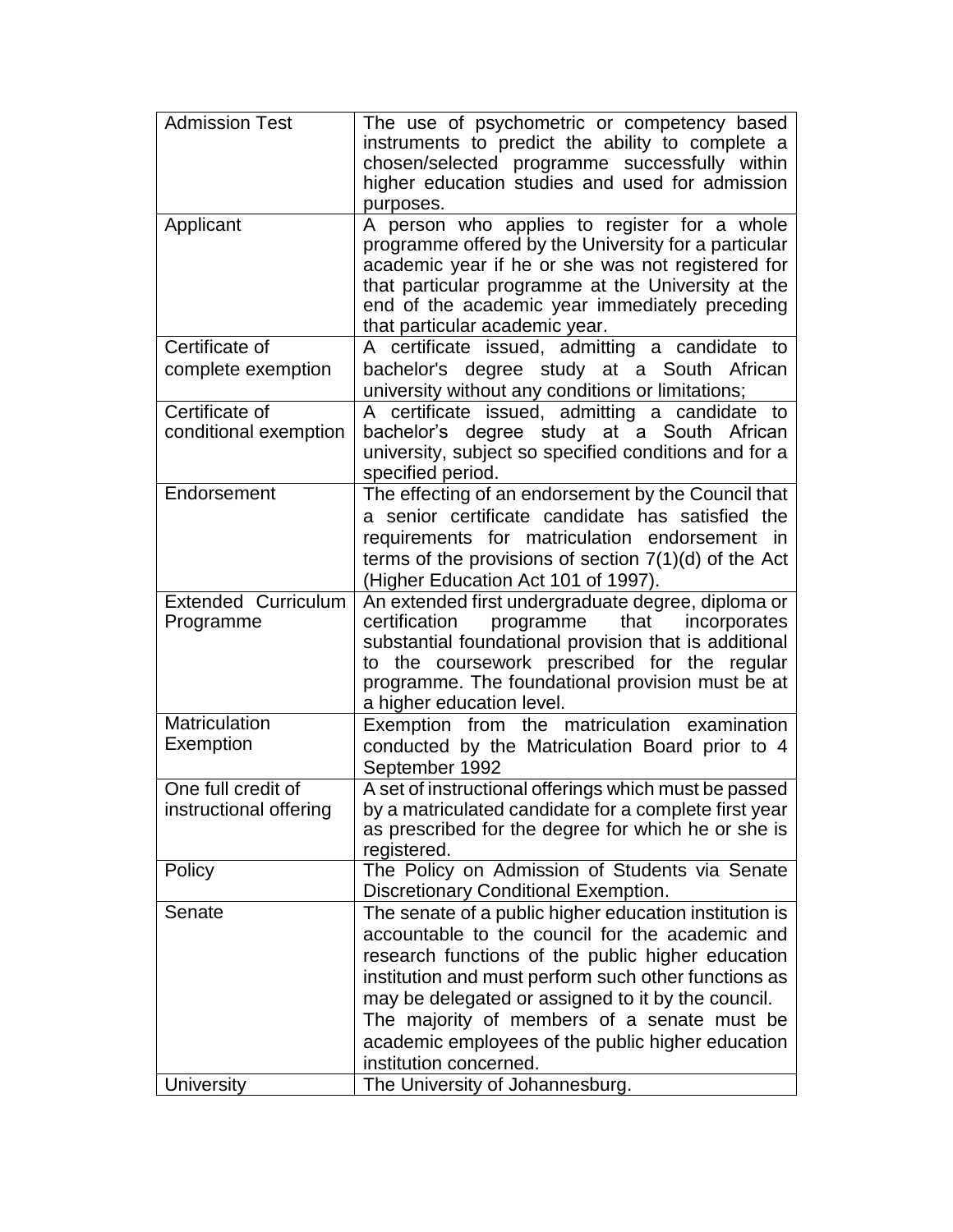### **5. PROCEDURE FOR THE ADMISSION OF STUDENTS VIA SENATE DISCRETIONARY CONDITIONAL EXEMPTION: DEGREE STUDENTS**

- 5.1 This Policy is based on legislation and prescriptions of the national Department of Higher Education and Training (DHET), and other relevant bodies in respect of admission to higher education institutions (HEIs) and supports the rules, regulations, procedures (processes) and practices of the University and its faculties.
- 5.2 The University makes provision for alternative routes of access, including recognition of prior learning (RPL), senate discretionary admission (SDA) and admission to extended curriculum programmes.
- 5.3 Faculties determine specific minimum requirements and an admission point score (APS) for applicants who do not have matriculation exemption/the relevant endorsement. Applicants who do not comply with the minimum requirements set by the faculty are referred by the Executive Dean to the Centre for Psychological Services and Career Development (PsyCaD) so that admission tests can be conducted.
- 5.4 In view of the admission tests, the Centre for Psychological Services and Career Development (PsyCaD) can make one of the following recommendations:
- 5.4.1 The student is recommended for a diploma or degree programme.
- 5.4.2 The student is recommended for an extended diploma or degree programme.
- 5.4.3 The student is not recommended for studies at UJ.
- 5.5 On the strength of the above recommendations and the NBT results, the Executive Dean concerned takes a final decision about the admission of a student.
- 5.6 At the first meeting of Senate following on students' first registration, the Executive Dean, via Senex, requests Senate discretionary admission for students who have been granted admission to study at the UJ.
- 5.7 After this, the faculty applies on behalf of the student to Higher Education South Africa (HESA) for a certificate of conditional exemption.
- 5.8 After the student has obtained a full instructional credit (i.e. after passing a full academic first year), the faculty will apply for full exemption on the candidate's behalf.
- 5.9 Each faculty must submit a compliance report related to all Senate discretionary exemptions approved – to the first meeting of SENEX of the following year.
- 5.10 A certificate of conditional exemption issued in terms of paragraph 31 of the Government Gazette no 31674, 5 December 2008 shall be deemed to have lapsed if the holder thereof does not satisfy the outstanding requirements within a period of three years calculated from the beginning of the first day of the month in which the holder registers for a bachelor's degree at the university.
- 5.11 A person, whose certificate of conditional exemption has lapsed, may again apply for a certificate in terms of the relevant provisions of paragraphs 31of the Government Gazette no 31674, 5 December 2008.

### **6. PROCEDURE FOR THE ADMISSION OF STUDENTS VIA SENATE DISCRETIONARY CONDITIONAL ADMISSION: DIPLOMA STUDENTS**

6.1 In the interest of student articulation and in the absence of national (Matriculation Board) regulations regarding conditional admission for diploma candidates,